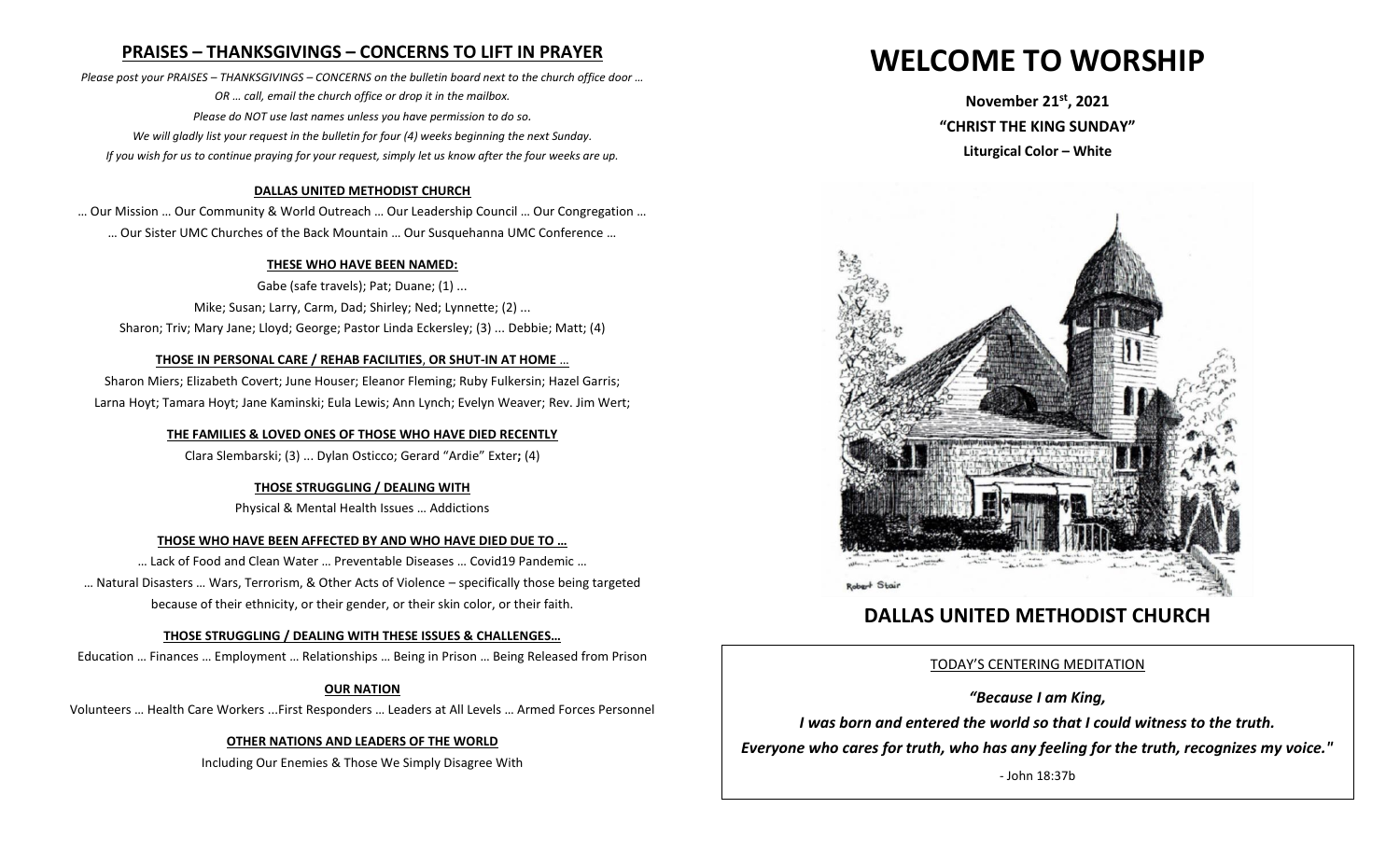WELCOME / ANNOUNCEMENTS:

PRELUDE … *A TIME TO FOCUS OUR THOUGHTS AND HEARTS ON KING JESUS*

OPENING PRAYER:

\* CALL TO WORSHIP:

*Majesty, Worship His Majesty* (#176)

Come, let us bow down and worship the King of kings, the Lord of lords.

#### **At this birth the angels proclaimed it.**

#### **He is the Wonderful Counselor, Lord of lords, King of kings, the Prince of Peace.**

Through his teaching and his life we have learned how to live for God.

By his death and resurrection we have been saved and claimed by God as witnesses to God's eternal love.

*Majesty, Worship His Majesty* (#176)

\* *Crown Him with Many Crowns* # 327

CALL TO CONFESSION

### PRAYER OF CORPORATE CONFESSION & MOMENTS OF SILENCE FOR PERSONAL CONFESSION:

**We have trouble believing in a King in our lives. Early in our nation's history, we rejected monarchy as something undesirable. Yet, this day we are called to recognize Jesus Christ as the King of our lives, our sovereign ruler. His kingdom is based on the laws of love; loving God as God has truly loved us and loving our neighbor as we ourselves want to be loved. That love extends beyond the borders of our lives, into a world in which there is fear and alienation, hunger and disease, hopelessness and darkness. Jesus, our sovereign ruler, our friend, our Master and guide,**

#### \* PRAYER FOR OFFERING OUR LIVES, OUR TITHES, AND OUR GIFTS TO THE LORD

**With gratitude for all the blessings you have poured into our lives, Lord Jesus, we come bringing these our gifts that they may be used in service to those in need. Bless these gifts and those who have given them, that they may truly be a blessing in your holy name. Amen.**

#### DISCIPLESHIP CHALLENGE

Expecting a philosophical answer, Pilate asked Jesus, "what is truth?" That was and is the wrong question any of us should ask. The real question is "Who is TRUTH?" Jesus said, "I am the WAY, the TRUTH, and the LIFE." Jesus IS TRUTH. He embodies TRUTH. Everything about Jesus reveals TRUTH. Is Jesus the TRUTH around which you order your life?

#### \* BENEDICTION

\* *God Be with You till We Meet Again* # 672 (verses 1 and 4)

**Please join us following Worship this morning to decorate the church for the Advent and Christmas seasons ... AND ...**

**for a time of fellowship and refreshments.**

**Our theme for Advent this year is** 

## **"COME HOME FOR CHRISTMAS"**